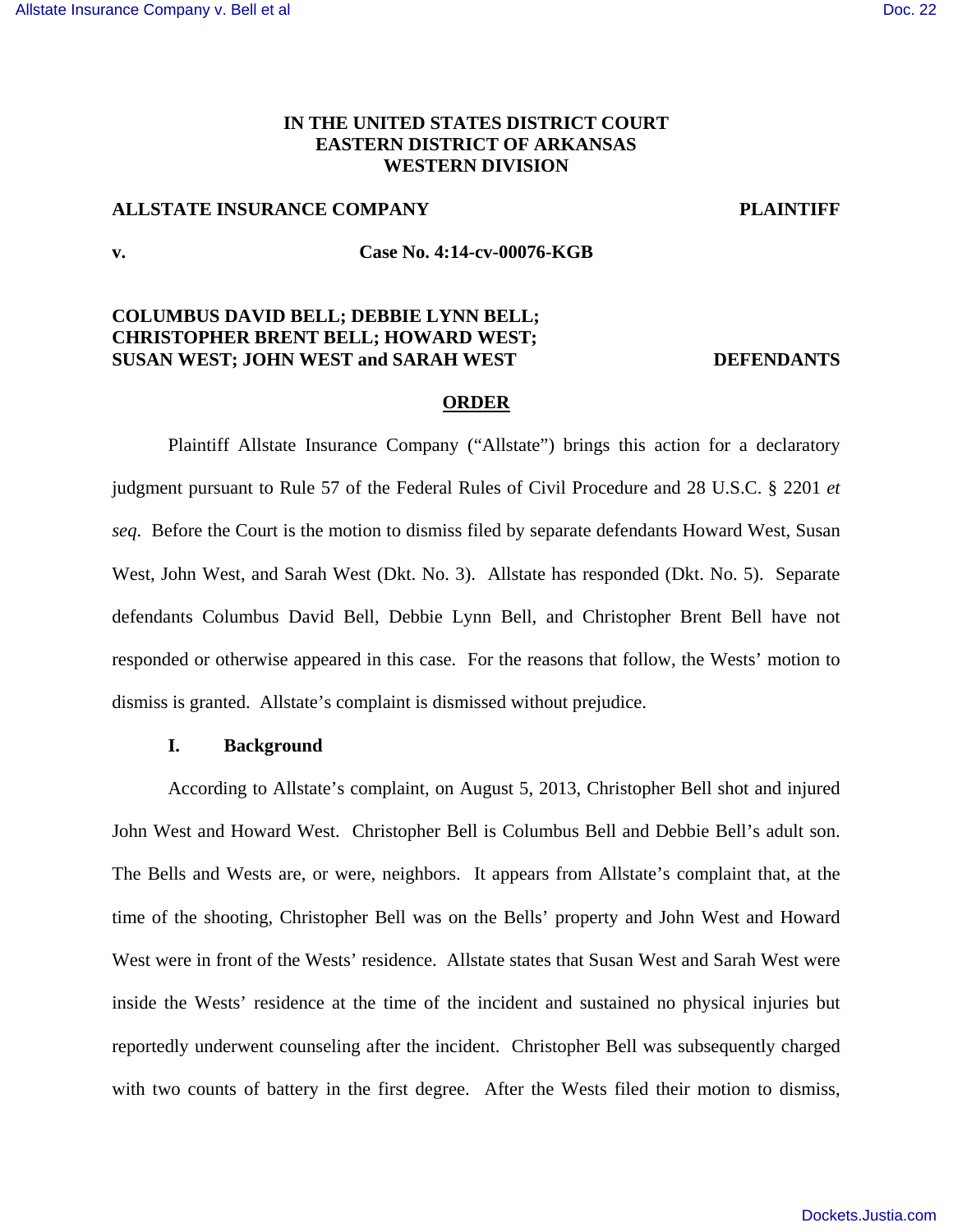Allstate filed a motion for summary judgment and submitted a police report regarding these events and the criminal information filed against Christopher Bell in the Circuit Court of Pope County Arkansas (Dkt. No. 13; Dkt. Nos. 12-2, 12-3). The Wests present a similar version of events in their motion to dismiss and incorporated brief in support.

Allstate contends in its complaint that the insurance policy it issued to Columbus Bell and Debbie Bell affords no liability coverage for the benefit of any of the Bells with respect to any claims that the Wests may assert against the Bells. Specifically, Allstate asserts that Susan West and Sarah West did not sustain "bodily injury" as defined in the policy; that none of the injuries or damages resulted from "an occurrence" as defined in the policy; and coverage is excluded under a purportedly applicable exclusionary clause for bodily injury or property damage resulting from intentional or criminal acts or omissions (Dkt. No. 1, ¶ 11-14). Allstate alleges, upon information and belief, that defendants contend that the policy does afford liability coverage for the benefit of Columbus Bell, Debbie Bell, and Christopher Bell with respect to claims that may be made against the Bells by the Wests.

Allstate seeks judgment declaring that the policy issued to Columbus Bell and Debbie Bell affords no liability coverage for the benefit of the Bells with respect to any claim that the Wests may assert against the Bells and that Allstate has no obligation to defend the Bells in any suit that the Wests may file against the Bells. The Wests move to dismiss for lack of subject matter jurisdiction on ripeness grounds.

### **II. Legal Analysis**

The Wests argue that this matter is not ripe and therefore should be dismissed. They claim there is no justiciable dispute because the Wests have not yet made any formal demand or filed any claim against Allstate or the Bells.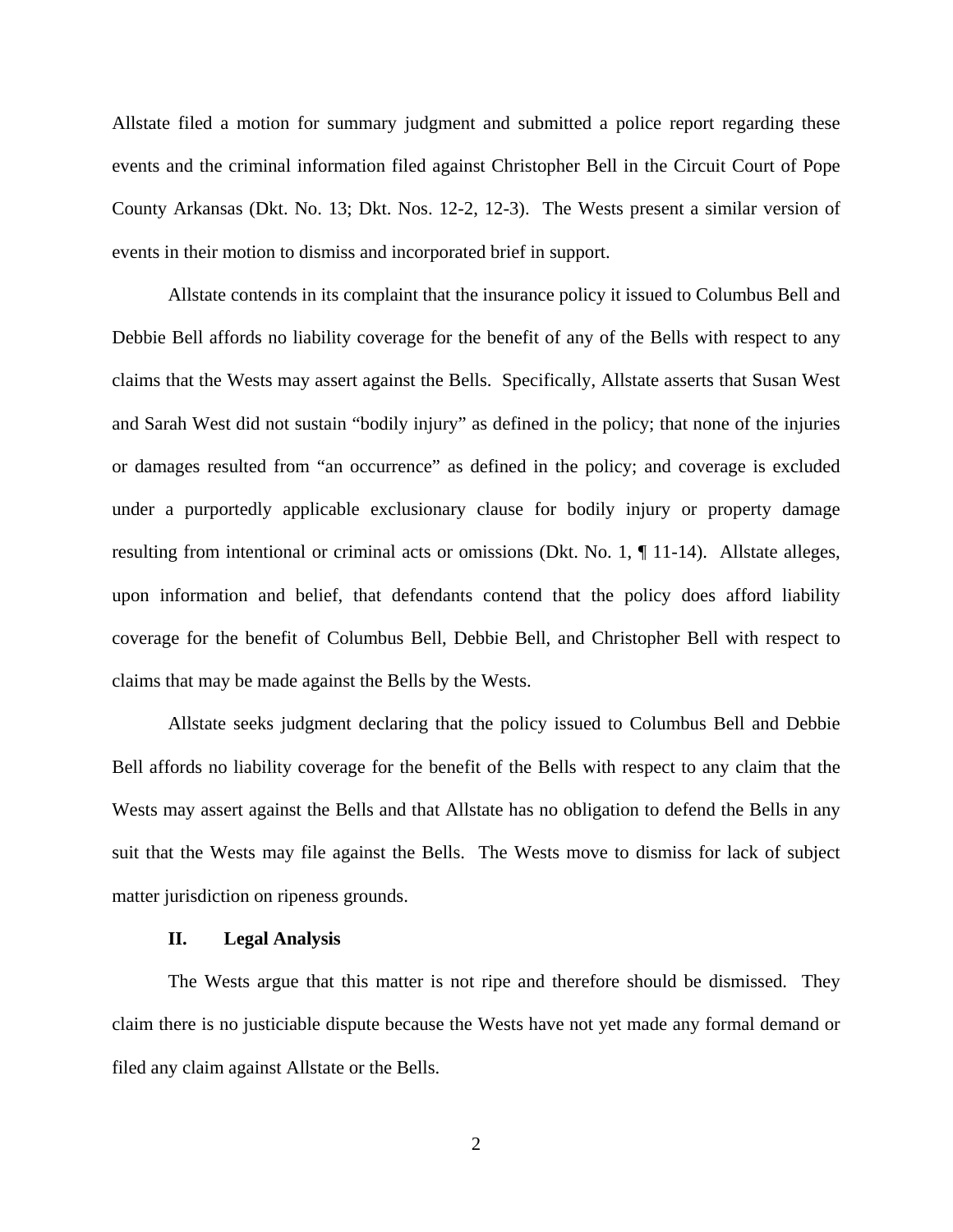The ripeness doctrine "is drawn both from Article III limitations on judicial power and from prudential reasons for refusing to exercise jurisdiction." *Reno v. Catholic Soc. Servs., Inc.*, 509 U.S. 43, 58 n.18 (1993); *see Neb. Pub. Power Dist. v. MidAmerican Energy Co.*, 234 F.3d 1032, 1037 (8th Cir. 2000). Article III limits the federal courts to deciding "Cases" and "Controversies," U.S. Const. art. III, § 2, and thereby prohibits the district court from issuing advisory opinions, *Pub. Water Supply Dist. No. 8 of Clay Cnty., Mo. v. City of Kearney, Mo*., 401 F.3d 930, 932 (8th Cir. 2005). "There must be a concrete dispute between parties having adverse legal interests, and the declaratory judgment plaintiff must seek 'specific relief through a decree of a conclusive character, as distinguished from an opinion advising what the law would be upon a hypothetical state of facts.'" *Maytag Corp. v. Int'l Union, United Auto., Aerospace & Agric. Implement Workers of Am.*, 687 F.3d 1076, 1081 (8th Cir. 2012) (quoting *Aetna Life Ins. Co. v. Haworth*, 300 U.S. 227, 241 (1937)). "As for policy considerations, courts avoid resolving disputes based on hypothetical facts because to do so would be a poor use of scarce judicial resources." *Pub. Water*, 401 F.3d at 932.

The ripeness doctrine applies to declaratory actions. Consistent with Article III, the Declaratory Judgment Act is limited to cases "of actual controversy," 28 U.S.C. § 2201(a). *See MedImmune, Inc. v. Genentech, Inc.*, 549 U.S. 118, 126-27 (2007) ("The phrase "case of actual controversy" in § 2201 "refers to the type of 'Cases' and 'Controversies' that are justiciable under Article III."). A declaratory judgment action can be sustained if no injury has yet occurred. *Pub. Water*, 401 F.3d at 932 (citing *Cnty. of Mille Lacs v. Benjamin*, 361 F.3d 460, 464 (8th Cir. 2004) ("The essential distinction between a declaratory judgment action and an action seeking other relief is that in the former no actual wrong need have been committed or loss have occurred in order to sustain the action."). "Before a claim is ripe for adjudication,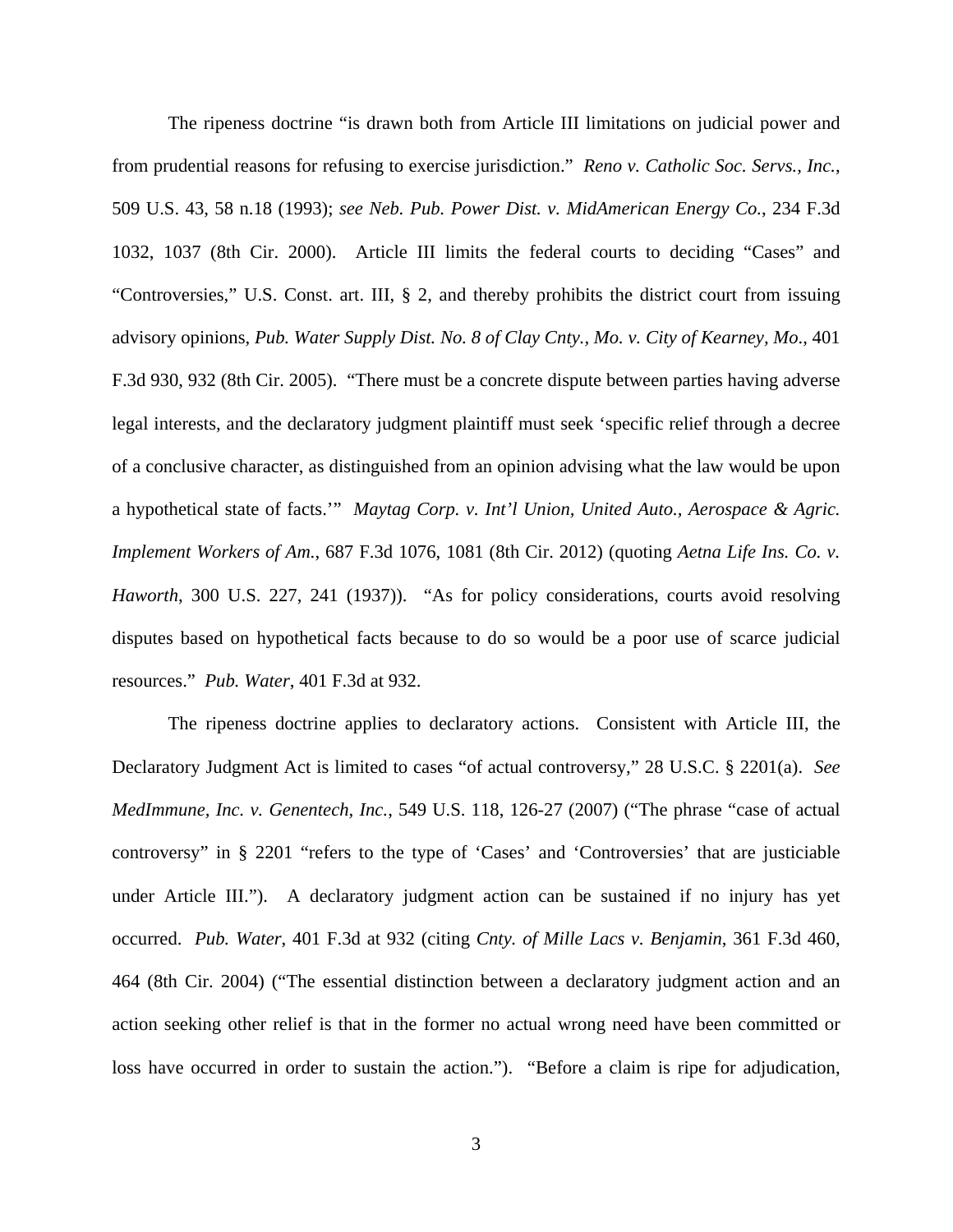however, the plaintiff must face an injury that is 'certainly impending.'" *Id.* (quoting *Pennsylvania v. West Virginia,* 262 U.S. 553, 593(1923)). "Whether the factual basis of a declaratory judgment action is hypothetical—or more aptly, too hypothetical—for purposes of the ripeness doctrine (and concomitantly Article III) is a question of degree." *Pub. Water*, 401 F.3d at 932 (citing *See Neb. Pub. Power*, 234 F.3d at 1037-38).

The Wests argue that this case is premature because they have not made a formal demand or filed a claim against Allstate or the Bells. Referring to themselves as "[t]he injured parties," the Wests state that they "are not ready to proceed with any insurance claim nor judicial proceeding to recover for their injuries at this time" because they have not yet determined the extent of their damages or determined what legal theories or causes of action they will assert "in the event [they] do eventually commence suit" (Dkt. No. 3, at 4). They refer to their "as-yet undetermined potential future claims," again stating that they "are not ready to proceed with their legal case against the responsible parties at this time" (*Id.* at 5). The Wests do not actually contend that filing suit is a remote possibility, just that their claims are not yet developed to the point that the Wests are ready to proceed.

Allstate argues that the controversy here is whether and to what extent, if any, Allstate is obligated to the Bells under the homeowners' policy with regard to the potential claims of the Wests against the Bells, including whether there is liability coverage or the duty to defend. Allstate has sent letters to the Bells warning that there may not be coverage in this case and reserving all rights and defenses under the policy, including the right to disclaim any obligation under the policy and the right to assert a defense of no coverage (Dkt. Nos. 5-1, 5-2). Allstate has pleaded upon information and belief that all defendants contend that the policy does afford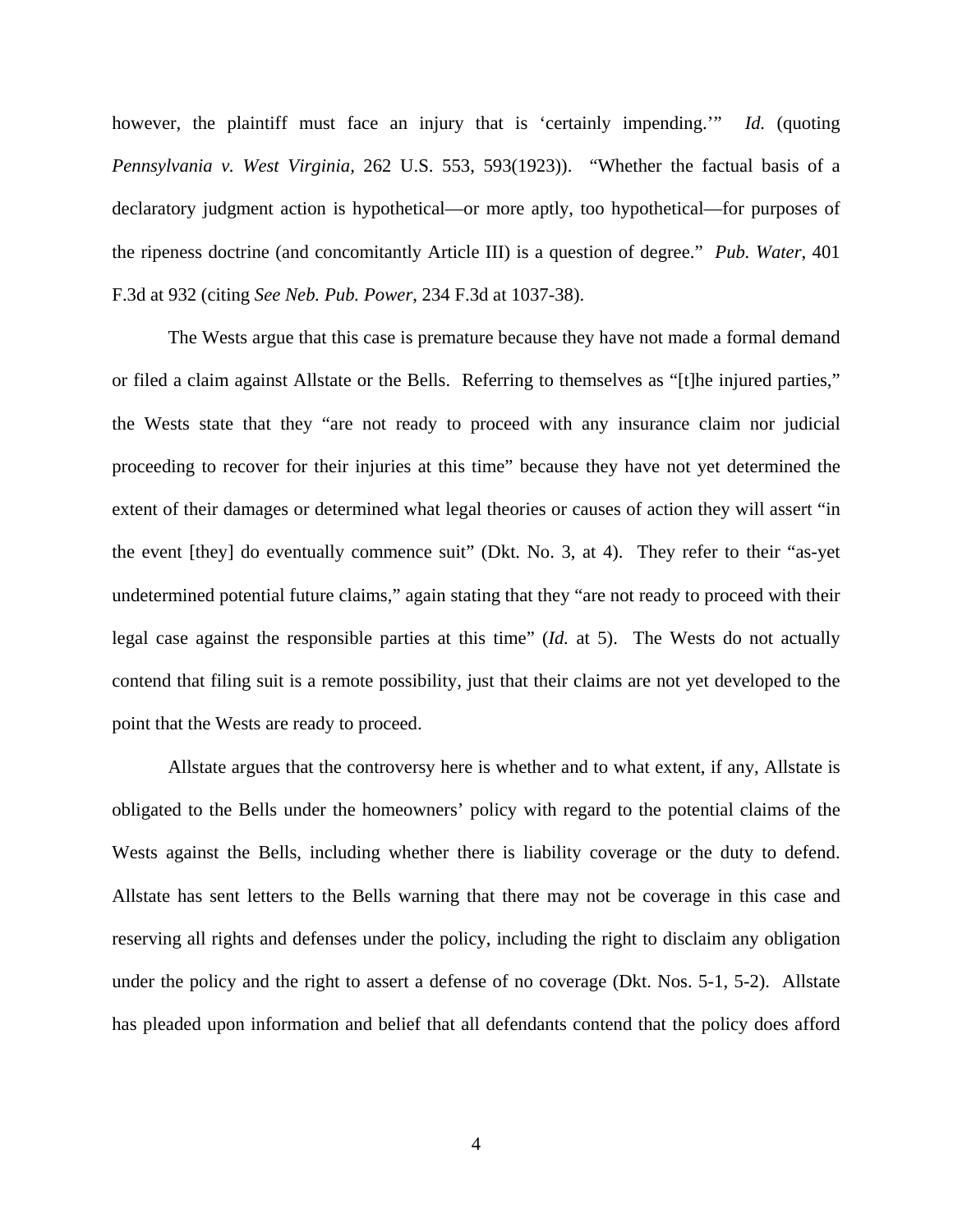liability coverage, and the Wests do not argue otherwise. The Bells have not appeared in this action.

Allstate contends that there is no coverage because Susan West and Sarah West did not suffer bodily injury and, more importantly, because the intentional, criminal act of Christopher Bell is not an accident that constitutes an occurrence under the policy and because the policy contains an exclusionary clause for injury caused by criminal acts. In their motion to dismiss and incorporated brief in support, the Wests present roughly the same version of facts on these issues as Allstate states in its complaint, confirming that Christopher Bell was charged with two counts of battery and criminal mischief and that Susan West and Sarah West suffered emotional distress rather than physical injury (Dkt. No. 3, at 2-3). The only undetermined facts the Wests identify are that they have not determined the exact extent of their damage or what legal theories they will assert in the event they do commence suit.

The declaratory judgment remedy "is intended to minimize the danger of avoidable loss and the unnecessary accrual of damages and to afford one threatened with liability an early adjudication without waiting until an adversary should see fit to begin an action after the damage has accrued." 10B Charles Alan Wright, et al., *Fed. Prac. & Proc. Civ.* § 2751 (3d ed. 2014). "Indeed, litigation over insurance coverage has become the paradigm for asserting jurisdiction despite 'future contingencies that will determine whether a controversy ever actually becomes real.'" *Associated Indem. Corp. v. Fairchild Indus., Inc.*, 961 F.2d 32, 35 (2d Cir. 1992) (quoting 10A Wright, et al., *supra*, § 2757 (2d ed. 1983)). *See also Capitol Indem. Corp. v. Miles*, 978 F.2d 437, 438 (8th Cir. 1992) (stating that where insurers "deny that coverage exists under their policy for liabilities of their insureds that are contingent or unadjudicated, . . . it is